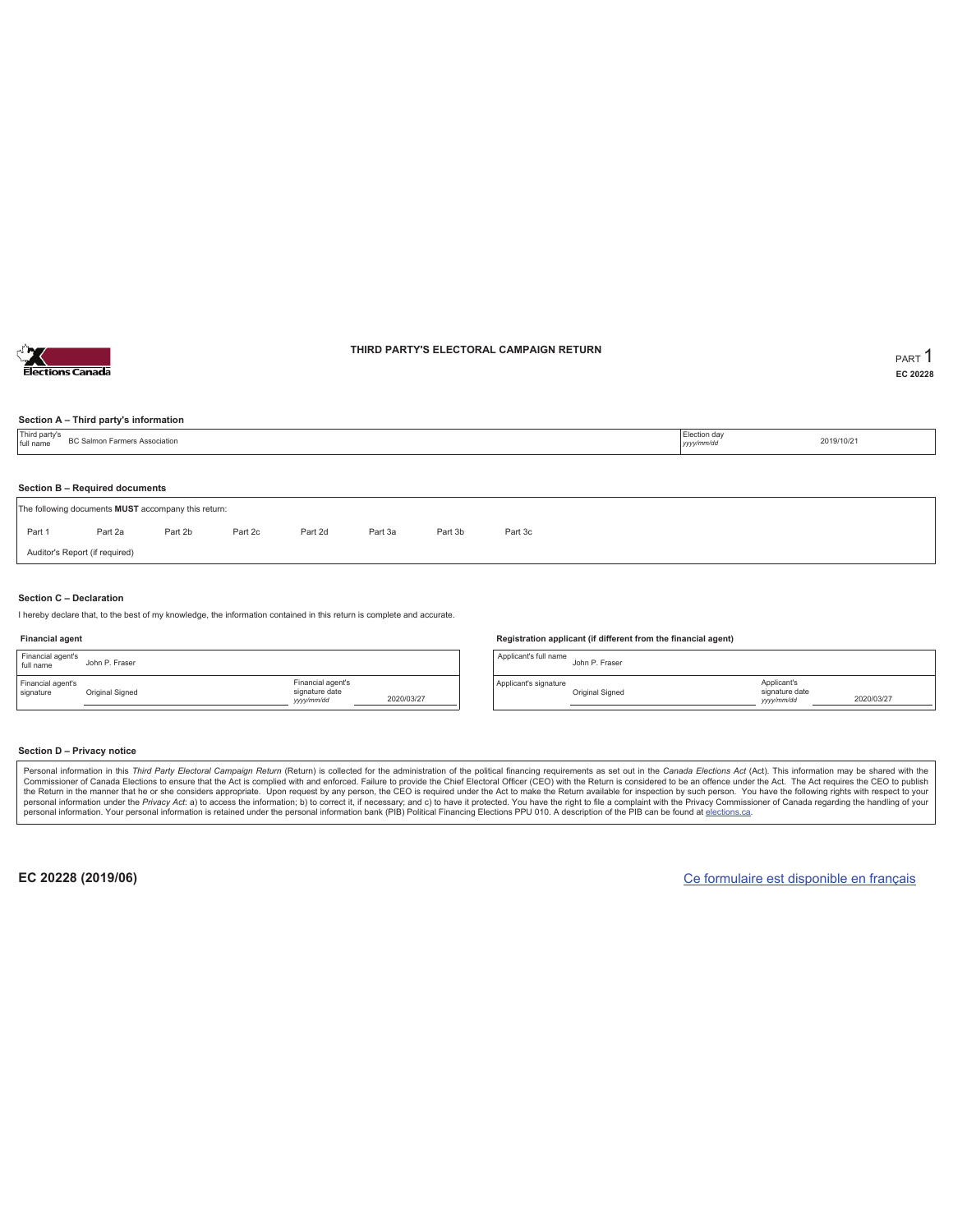

# **THIRD PARTY'S ELECTORAL CAMPAIGN RETURN Statement of monetary contributions received** PART 2a

| No.          | Full name                                     | <b>Street</b><br>no. | <b>Street</b> | Apt. | City           | Prov./<br>Terr. | Postal<br>code | Date<br>received<br>yyyy/mm/dd                                                    | Individual | <b>Business /</b><br>Commercial<br>organization | Government | <b>Trade union</b> | Corporation<br>without share<br>capital | Unincorporated<br>organization or<br>association |
|--------------|-----------------------------------------------|----------------------|---------------|------|----------------|-----------------|----------------|-----------------------------------------------------------------------------------|------------|-------------------------------------------------|------------|--------------------|-----------------------------------------|--------------------------------------------------|
|              |                                               |                      |               |      |                |                 |                |                                                                                   | \$         | \$                                              | \$         | $\mathbb S$        | \$                                      | \$                                               |
| $\mathbf{1}$ | BC Salmon Farmers Association                 |                      |               |      | Campbell River | BC              | <b>V9W 2C2</b> | 2019/10/10                                                                        |            |                                                 |            |                    |                                         | 9,500.00                                         |
|              |                                               |                      |               |      |                |                 |                |                                                                                   |            |                                                 |            |                    |                                         |                                                  |
|              |                                               |                      |               |      |                |                 |                |                                                                                   |            |                                                 |            |                    |                                         |                                                  |
|              |                                               |                      |               |      |                |                 |                |                                                                                   |            |                                                 |            |                    |                                         |                                                  |
|              |                                               |                      |               |      |                |                 |                |                                                                                   |            |                                                 |            |                    |                                         |                                                  |
|              |                                               |                      |               |      |                |                 |                |                                                                                   |            |                                                 |            |                    |                                         |                                                  |
|              |                                               |                      |               |      |                |                 |                |                                                                                   |            |                                                 |            |                    |                                         |                                                  |
|              |                                               |                      |               |      |                |                 |                |                                                                                   |            |                                                 |            |                    |                                         |                                                  |
|              |                                               |                      |               |      |                |                 |                |                                                                                   |            |                                                 |            |                    |                                         |                                                  |
|              |                                               |                      |               |      |                |                 |                |                                                                                   |            |                                                 |            |                    |                                         |                                                  |
|              |                                               |                      |               |      |                |                 |                |                                                                                   |            |                                                 |            |                    |                                         |                                                  |
|              |                                               |                      |               |      |                |                 |                |                                                                                   |            |                                                 |            |                    |                                         |                                                  |
|              |                                               |                      |               |      |                |                 |                |                                                                                   |            |                                                 |            |                    |                                         |                                                  |
|              |                                               |                      |               |      |                |                 |                |                                                                                   |            |                                                 |            |                    |                                         |                                                  |
|              |                                               |                      |               |      |                |                 |                | Totals carried forward from previous page \$                                      |            |                                                 |            |                    |                                         |                                                  |
|              |                                               |                      |               |      |                |                 |                | Total amount of monetary contributions by contributors who gave over \$200 (A)    |            |                                                 |            |                    |                                         |                                                  |
|              |                                               |                      |               |      |                |                 |                | Number of contributors who gave over \$200                                        |            |                                                 |            |                    |                                         |                                                  |
|              |                                               |                      |               |      |                |                 |                | Total amount of monetary contributions by contributors who gave \$200 or less (B) |            |                                                 |            |                    |                                         |                                                  |
|              | Number of contributors who gave \$200 or less |                      |               |      |                |                 |                |                                                                                   |            |                                                 |            |                    |                                         |                                                  |
|              |                                               |                      |               |      |                |                 |                | Total amount of all monetary contributions (A+B)                                  |            |                                                 |            |                    |                                         |                                                  |
|              |                                               |                      |               |      |                |                 |                | Number of contributors who gave monetary contributions                            |            |                                                 |            |                    |                                         |                                                  |

|  |  | <sup>I</sup> Third<br><b>STATE OF BUILDING</b><br>party | DC Colmo | .<br>,,,,<br> | 2019/10/ | Page |  |  |  |
|--|--|---------------------------------------------------------|----------|---------------|----------|------|--|--|--|
|--|--|---------------------------------------------------------|----------|---------------|----------|------|--|--|--|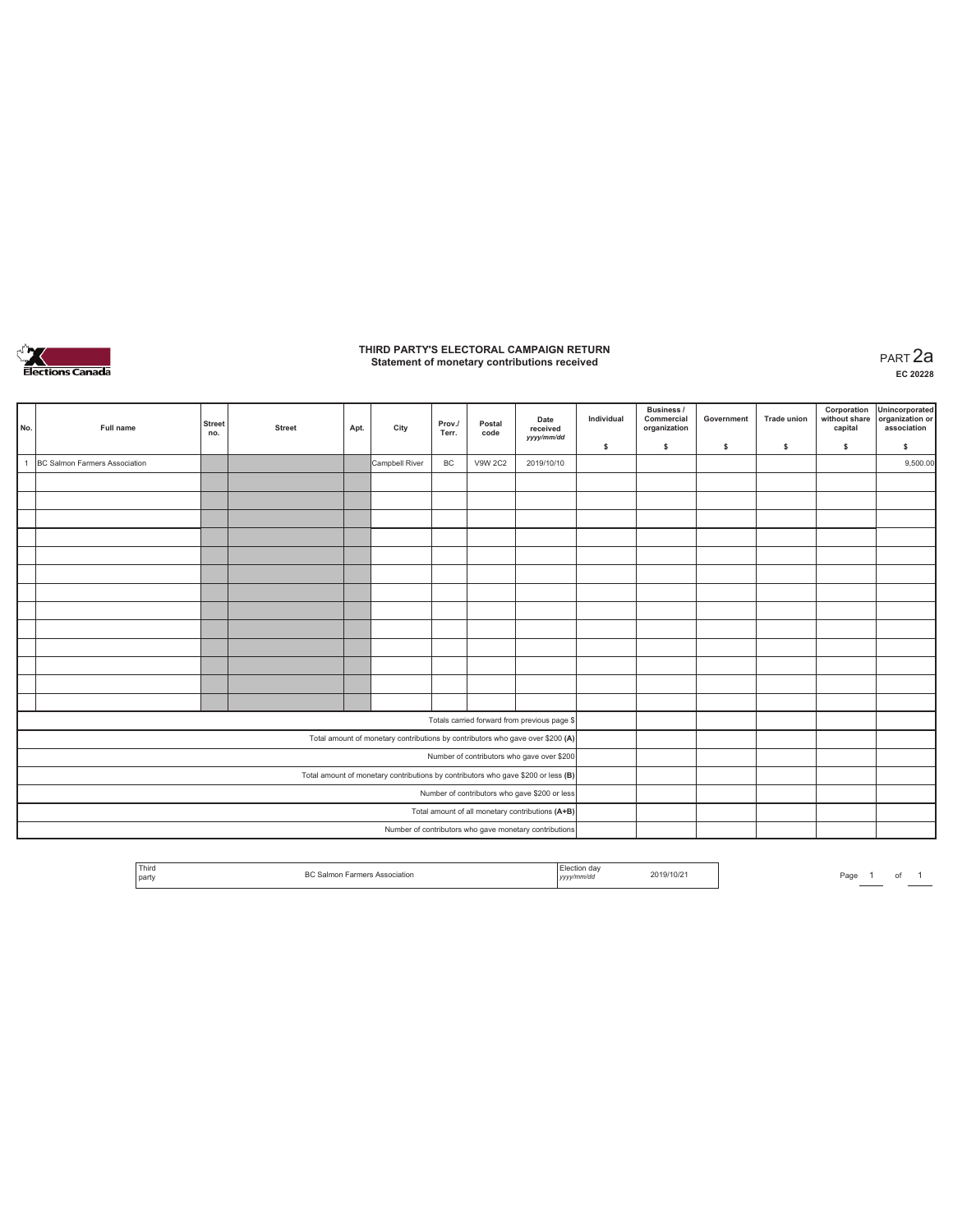

# **THIRD PARTY'S ELECTORAL CAMPAIGN RETURN Statement of non-monetary contributions received** PART 2b

| No. | Full name                                            | <b>Street</b><br>no. | <b>Street</b> | Apt. | City | Prov./<br>Terr. | Postal<br>code | Date<br>received<br>yyyy/mm/dd                                                        | Individual<br>\$ | <b>Business /</b><br>Commercial<br>organization<br>s. | Government<br>s | <b>Trade union</b><br>s | Corporation<br>\$ | Unincorporated<br>without share organization or<br>capital association<br>\$ |
|-----|------------------------------------------------------|----------------------|---------------|------|------|-----------------|----------------|---------------------------------------------------------------------------------------|------------------|-------------------------------------------------------|-----------------|-------------------------|-------------------|------------------------------------------------------------------------------|
|     |                                                      |                      |               |      |      |                 |                |                                                                                       |                  |                                                       |                 |                         |                   |                                                                              |
|     |                                                      |                      |               |      |      |                 |                |                                                                                       |                  |                                                       |                 |                         |                   |                                                                              |
|     |                                                      |                      |               |      |      |                 |                |                                                                                       |                  |                                                       |                 |                         |                   |                                                                              |
|     |                                                      |                      |               |      |      |                 |                |                                                                                       |                  |                                                       |                 |                         |                   |                                                                              |
|     |                                                      |                      |               |      |      |                 |                |                                                                                       |                  |                                                       |                 |                         |                   |                                                                              |
|     |                                                      |                      |               |      |      |                 |                |                                                                                       |                  |                                                       |                 |                         |                   |                                                                              |
|     |                                                      |                      |               |      |      |                 |                |                                                                                       |                  |                                                       |                 |                         |                   |                                                                              |
|     |                                                      |                      |               |      |      |                 |                |                                                                                       |                  |                                                       |                 |                         |                   |                                                                              |
|     |                                                      |                      |               |      |      |                 |                |                                                                                       |                  |                                                       |                 |                         |                   |                                                                              |
|     |                                                      |                      |               |      |      |                 |                |                                                                                       |                  |                                                       |                 |                         |                   |                                                                              |
|     |                                                      |                      |               |      |      |                 |                |                                                                                       |                  |                                                       |                 |                         |                   |                                                                              |
|     |                                                      |                      |               |      |      |                 |                |                                                                                       |                  |                                                       |                 |                         |                   |                                                                              |
|     |                                                      |                      |               |      |      |                 |                |                                                                                       |                  |                                                       |                 |                         |                   |                                                                              |
|     |                                                      |                      |               |      |      |                 |                |                                                                                       |                  |                                                       |                 |                         |                   |                                                                              |
|     |                                                      |                      |               |      |      |                 |                |                                                                                       |                  |                                                       |                 |                         |                   |                                                                              |
|     |                                                      |                      |               |      |      |                 |                | Totals carried forward from previous page \$                                          |                  |                                                       |                 |                         |                   |                                                                              |
|     |                                                      |                      |               |      |      |                 |                | Total amount of non-monetary contributions by contributors who gave over \$200 (A)    |                  |                                                       |                 |                         |                   |                                                                              |
|     |                                                      |                      |               |      |      |                 |                | Number of contributors who gave over \$200                                            |                  |                                                       |                 |                         |                   |                                                                              |
|     |                                                      |                      |               |      |      |                 |                | Total amount of non-monetary contributions by contributors who gave \$200 or less (B) |                  |                                                       |                 |                         |                   |                                                                              |
|     | Number of contributors who gave \$200 or less        |                      |               |      |      |                 |                |                                                                                       |                  |                                                       |                 |                         |                   |                                                                              |
|     | Total amount of all non-monetary contributions (A+B) |                      |               |      |      |                 |                |                                                                                       |                  |                                                       |                 |                         |                   |                                                                              |
|     |                                                      |                      |               |      |      |                 |                | Number of contributors who gave non-monetary contributions                            |                  |                                                       |                 |                         |                   |                                                                              |

|  | Third<br>the contract of the con-<br>' party | $n \wedge$<br>\ssociation |  | 119/10/2 | Pag |  | n |  |
|--|----------------------------------------------|---------------------------|--|----------|-----|--|---|--|
|--|----------------------------------------------|---------------------------|--|----------|-----|--|---|--|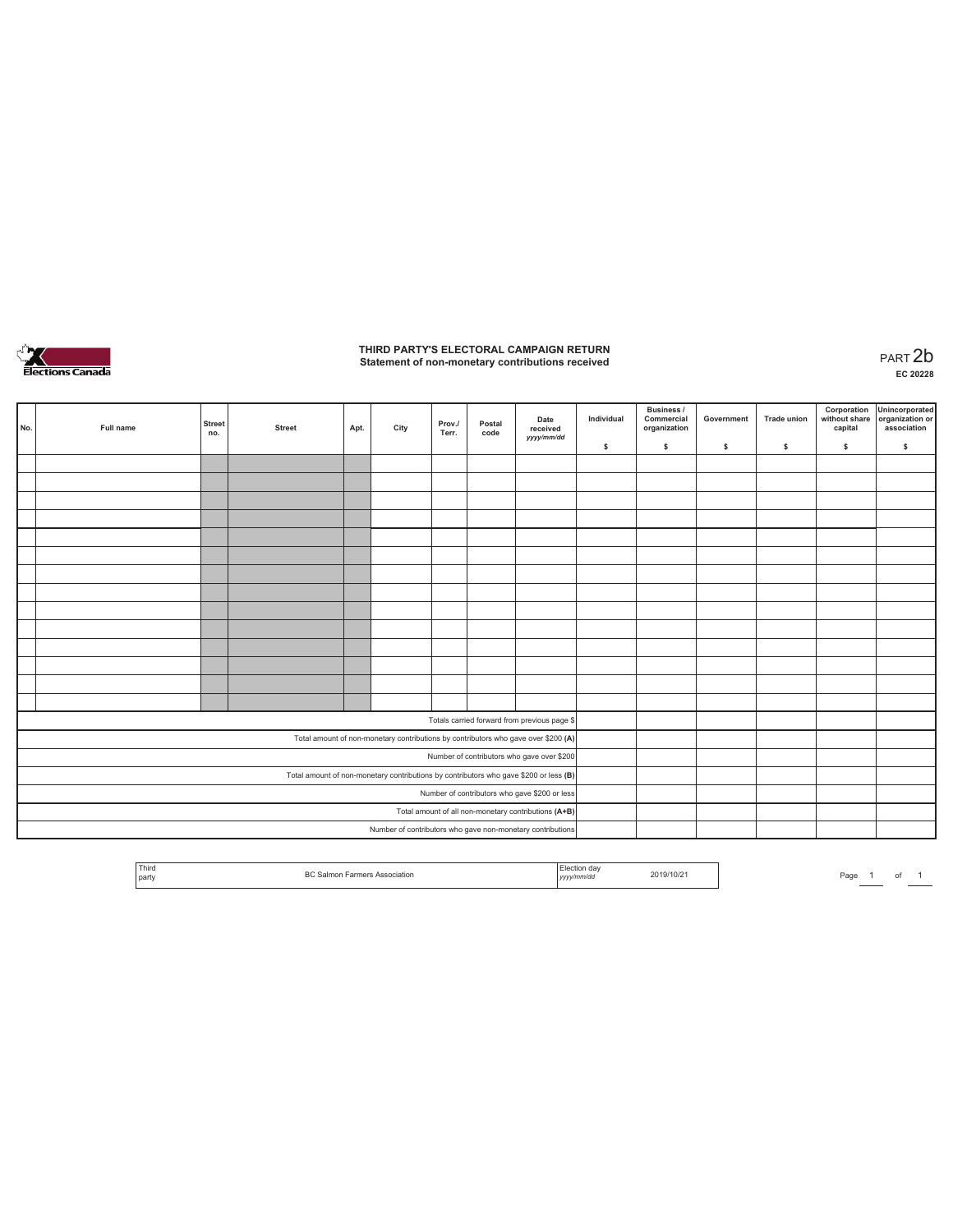

# **THIRD PARTY'S ELECTORAL CAMPAIGN RETURN Statement of operating loans received** PART 2c

**EC 20228**

| No. | Full name | <b>Street</b><br>no. | <b>Street</b> | Apt. | City | Prov./<br>Terr. | Postal<br>code | Date<br>received<br>yyyy/mm/dd                                  | Individual | <b>Business /</b><br>Commercial<br>organization | Government | <b>Trade union</b> | Corporation<br>without share<br>capital | Unincorporated<br>organization or<br>association |
|-----|-----------|----------------------|---------------|------|------|-----------------|----------------|-----------------------------------------------------------------|------------|-------------------------------------------------|------------|--------------------|-----------------------------------------|--------------------------------------------------|
|     |           |                      |               |      |      |                 |                |                                                                 | \$         | \$.                                             | \$         | s                  | \$                                      | $\mathbb S$                                      |
|     |           |                      |               |      |      |                 |                |                                                                 |            |                                                 |            |                    |                                         |                                                  |
|     |           |                      |               |      |      |                 |                |                                                                 |            |                                                 |            |                    |                                         |                                                  |
|     |           |                      |               |      |      |                 |                |                                                                 |            |                                                 |            |                    |                                         |                                                  |
|     |           |                      |               |      |      |                 |                |                                                                 |            |                                                 |            |                    |                                         |                                                  |
|     |           |                      |               |      |      |                 |                |                                                                 |            |                                                 |            |                    |                                         |                                                  |
|     |           |                      |               |      |      |                 |                |                                                                 |            |                                                 |            |                    |                                         |                                                  |
|     |           |                      |               |      |      |                 |                |                                                                 |            |                                                 |            |                    |                                         |                                                  |
|     |           |                      |               |      |      |                 |                |                                                                 |            |                                                 |            |                    |                                         |                                                  |
|     |           |                      |               |      |      |                 |                |                                                                 |            |                                                 |            |                    |                                         |                                                  |
|     |           |                      |               |      |      |                 |                |                                                                 |            |                                                 |            |                    |                                         |                                                  |
|     |           |                      |               |      |      |                 |                |                                                                 |            |                                                 |            |                    |                                         |                                                  |
|     |           |                      |               |      |      |                 |                |                                                                 |            |                                                 |            |                    |                                         |                                                  |
|     |           |                      |               |      |      |                 |                |                                                                 |            |                                                 |            |                    |                                         |                                                  |
|     |           |                      |               |      |      |                 |                |                                                                 |            |                                                 |            |                    |                                         |                                                  |
|     |           |                      |               |      |      |                 |                | Totals carried forward from previous page \$                    |            |                                                 |            |                    |                                         |                                                  |
|     |           |                      |               |      |      |                 |                | Total amount of loans by lenders who provided over \$200 (A)    |            |                                                 |            |                    |                                         |                                                  |
|     |           |                      |               |      |      |                 |                | Number of lenders who provided over \$200                       |            |                                                 |            |                    |                                         |                                                  |
|     |           |                      |               |      |      |                 |                | Total amount of loans by lenders who provided \$200 or less (B) |            |                                                 |            |                    |                                         |                                                  |
|     |           |                      |               |      |      |                 |                | Number of lenders who provided \$200 or less                    |            |                                                 |            |                    |                                         |                                                  |
|     |           |                      |               |      |      |                 |                | Total amount of all loans (A+B)                                 |            |                                                 |            |                    |                                         |                                                  |
|     |           |                      |               |      |      |                 |                | Number of all lenders who provided loans                        |            |                                                 |            |                    |                                         |                                                  |

| ∟lection da∨<br>2019/10/21<br>BC<br>ssociation<br>Farmers<br>Salmon<br>$\Delta$ c<br>:vv/mm/da<br>,,,,, |
|---------------------------------------------------------------------------------------------------------|
|---------------------------------------------------------------------------------------------------------|

Page  $1$  of  $1$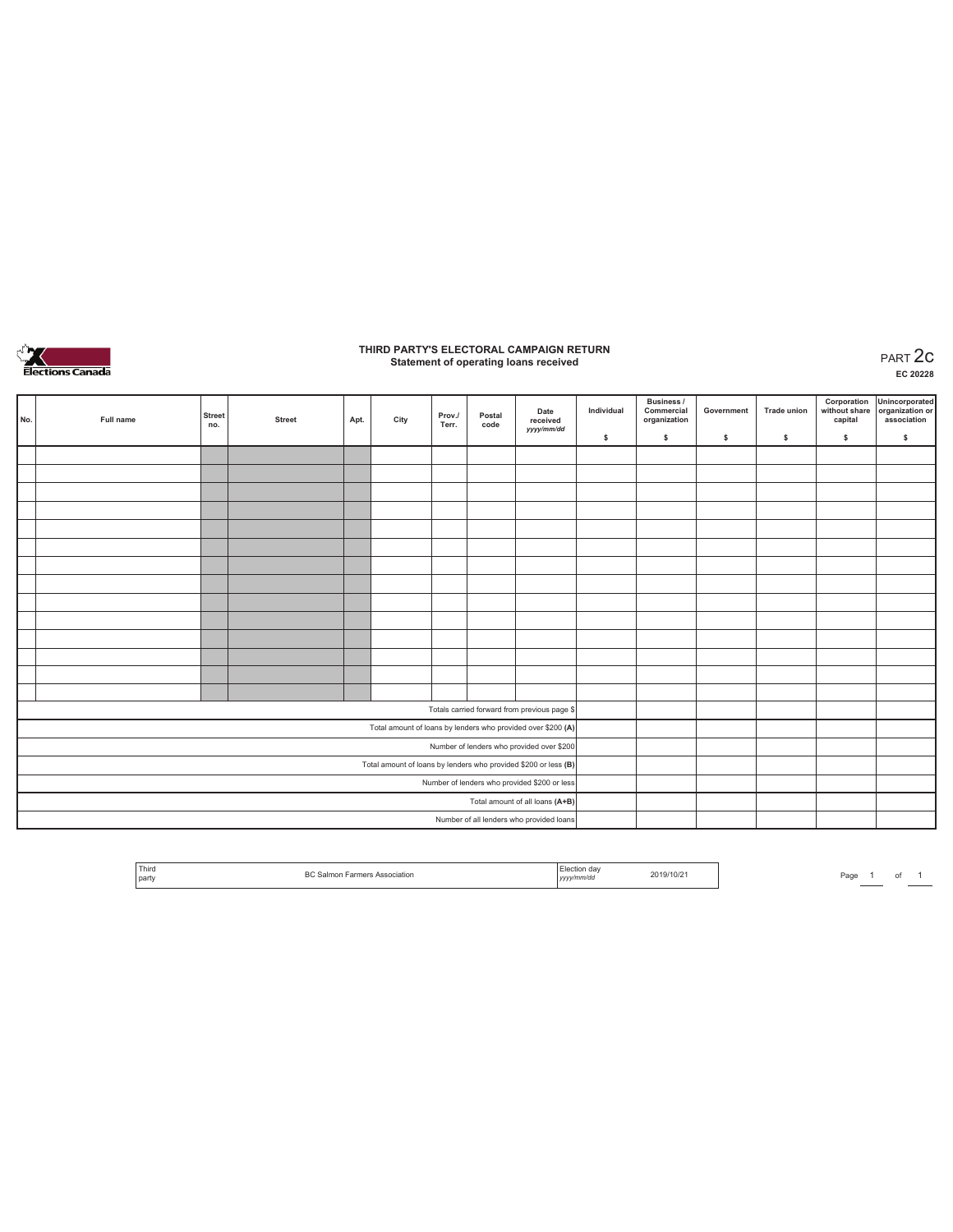

### **THIRD PARTY'S ELECTORAL CAMPAIGN RETURN Summary of inflows** PART 2d

| No.   | Type of contributor / lender                 | Monetary<br>contributions<br>(Part 2a)<br>\$ | Non-monetary<br>contributions<br>(Part 2b)<br>\$ | Loans<br>(Part 2c)<br>s | Total<br>\$ | Number of<br>contributors and<br>lenders |
|-------|----------------------------------------------|----------------------------------------------|--------------------------------------------------|-------------------------|-------------|------------------------------------------|
| 1.    | Individuals                                  |                                              |                                                  |                         |             |                                          |
| 2.    | Businesses / Commercial organizations        |                                              |                                                  |                         |             |                                          |
| 3.    | Governments                                  |                                              |                                                  |                         |             |                                          |
| 4.    | Trade unions                                 |                                              |                                                  |                         |             |                                          |
| 5.    | Corporations without share capital           |                                              |                                                  |                         |             |                                          |
| 6.    | Unincorporated organizations or associations |                                              |                                                  |                         | 9,500.00    |                                          |
| 7.    | Total (items 1 to 6)                         |                                              |                                                  |                         |             |                                          |
| Total |                                              |                                              |                                                  |                         |             |                                          |
| 8.    | Amount of third party's resources used       |                                              |                                                  |                         | 9,500.00    |                                          |
| 9.    | Grand total (items 7 and 8)                  |                                              |                                                  |                         | 9,500.00    |                                          |

| Third<br><b>Darty</b> | <b>BC Salmon Farmers Association</b> | Election day<br>yyyy/mm/dd | 2019/10/21 |
|-----------------------|--------------------------------------|----------------------------|------------|
|                       |                                      |                            |            |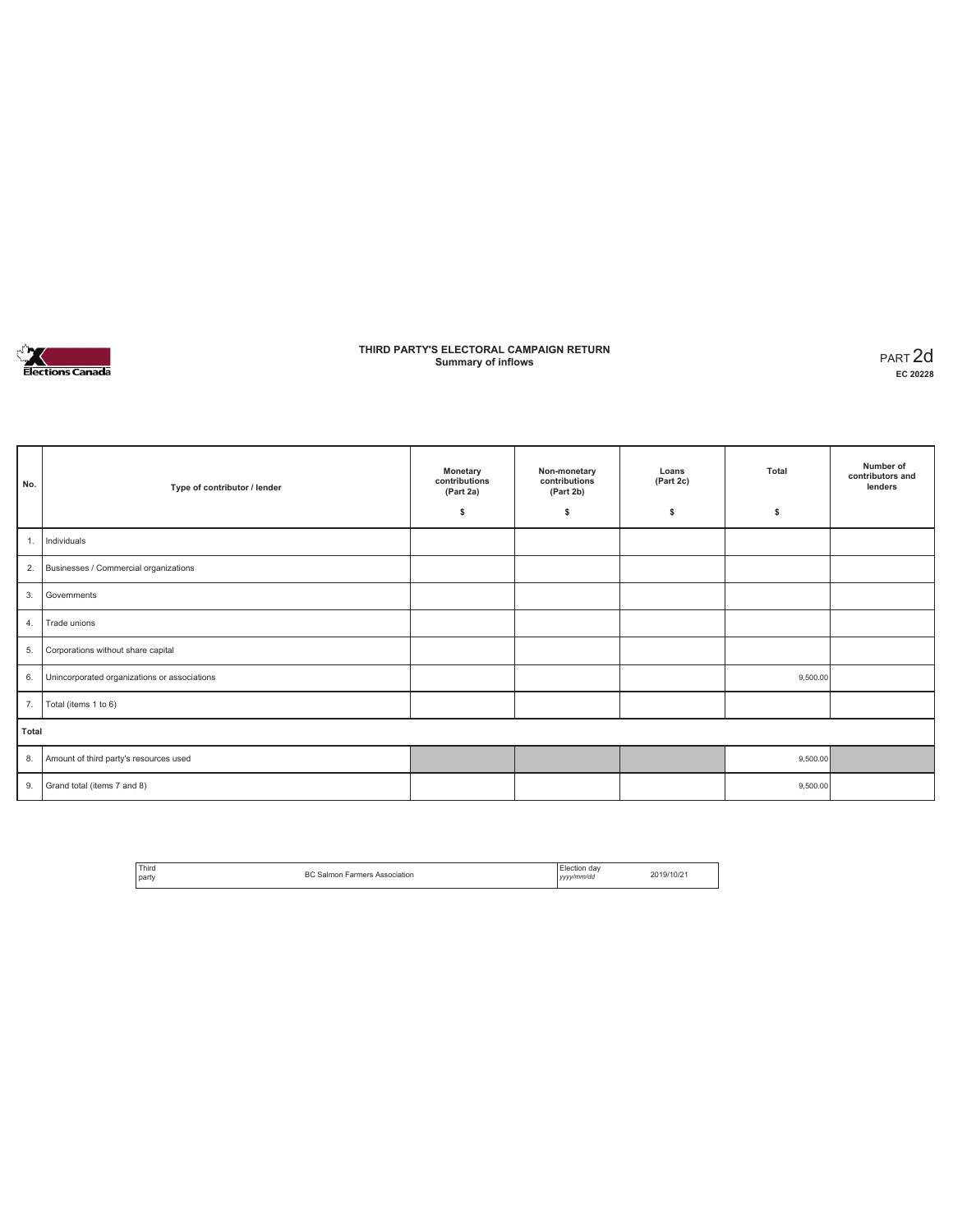

#### **THIRD PARTY'S ELECTORAL CAMPAIGN RETURN Statement of expenses incurred for regulated activities that take place during the pre-election period**  *(Only applicable to a fixed-date general election)*

PART 3a **EC 20228**

For a list of expense types, expense categories and expense subcategories, refer to Annex II in the Instructions.

| No.            | Date<br>incurred<br>yyyy/mm/dd | <b>ED Code</b><br>(if applicable) | Supplier | <b>Expense type</b> | Expense<br>category | Expense<br>subcategory | <b>Starting date</b><br>of activity,<br>advertisement<br>or survey<br>yyyy/mm/dd | Ending date<br>of activity,<br>advertisement<br>or survey<br>yyyy/mm/dd | Place of activity or<br>advertisement        | <b>Expense amount</b><br>\$ |
|----------------|--------------------------------|-----------------------------------|----------|---------------------|---------------------|------------------------|----------------------------------------------------------------------------------|-------------------------------------------------------------------------|----------------------------------------------|-----------------------------|
| $\overline{1}$ |                                |                                   |          |                     |                     |                        |                                                                                  |                                                                         |                                              |                             |
|                |                                |                                   |          |                     |                     |                        |                                                                                  |                                                                         |                                              |                             |
|                |                                |                                   |          |                     |                     |                        |                                                                                  |                                                                         |                                              |                             |
|                |                                |                                   |          |                     |                     |                        |                                                                                  |                                                                         |                                              |                             |
|                |                                |                                   |          |                     |                     |                        |                                                                                  |                                                                         |                                              |                             |
|                |                                |                                   |          |                     |                     |                        |                                                                                  |                                                                         |                                              |                             |
|                |                                |                                   |          |                     |                     |                        |                                                                                  |                                                                         |                                              |                             |
|                |                                |                                   |          |                     |                     |                        |                                                                                  |                                                                         |                                              |                             |
|                |                                |                                   |          |                     |                     |                        |                                                                                  |                                                                         |                                              |                             |
|                |                                |                                   |          |                     |                     |                        |                                                                                  |                                                                         |                                              |                             |
|                |                                |                                   |          |                     |                     |                        |                                                                                  |                                                                         |                                              |                             |
|                |                                |                                   |          |                     |                     |                        |                                                                                  |                                                                         |                                              |                             |
|                |                                |                                   |          |                     |                     |                        |                                                                                  |                                                                         |                                              |                             |
|                |                                |                                   |          |                     |                     |                        |                                                                                  |                                                                         |                                              |                             |
|                |                                |                                   |          |                     |                     |                        |                                                                                  |                                                                         |                                              |                             |
|                |                                |                                   |          |                     |                     |                        |                                                                                  |                                                                         |                                              |                             |
|                |                                |                                   |          |                     |                     |                        |                                                                                  |                                                                         |                                              |                             |
|                |                                |                                   |          |                     |                     |                        |                                                                                  |                                                                         | Totals carried forward from previous page \$ | 9,500.00                    |
| Total \$       |                                |                                   |          |                     |                     |                        |                                                                                  |                                                                         |                                              | 9,500.00                    |

| Third |                           | dav<br>н э |         |
|-------|---------------------------|------------|---------|
| party | PC.<br>∷iation<br>DТ<br>. | nm/da      | 49/10/2 |

Page 1 of 1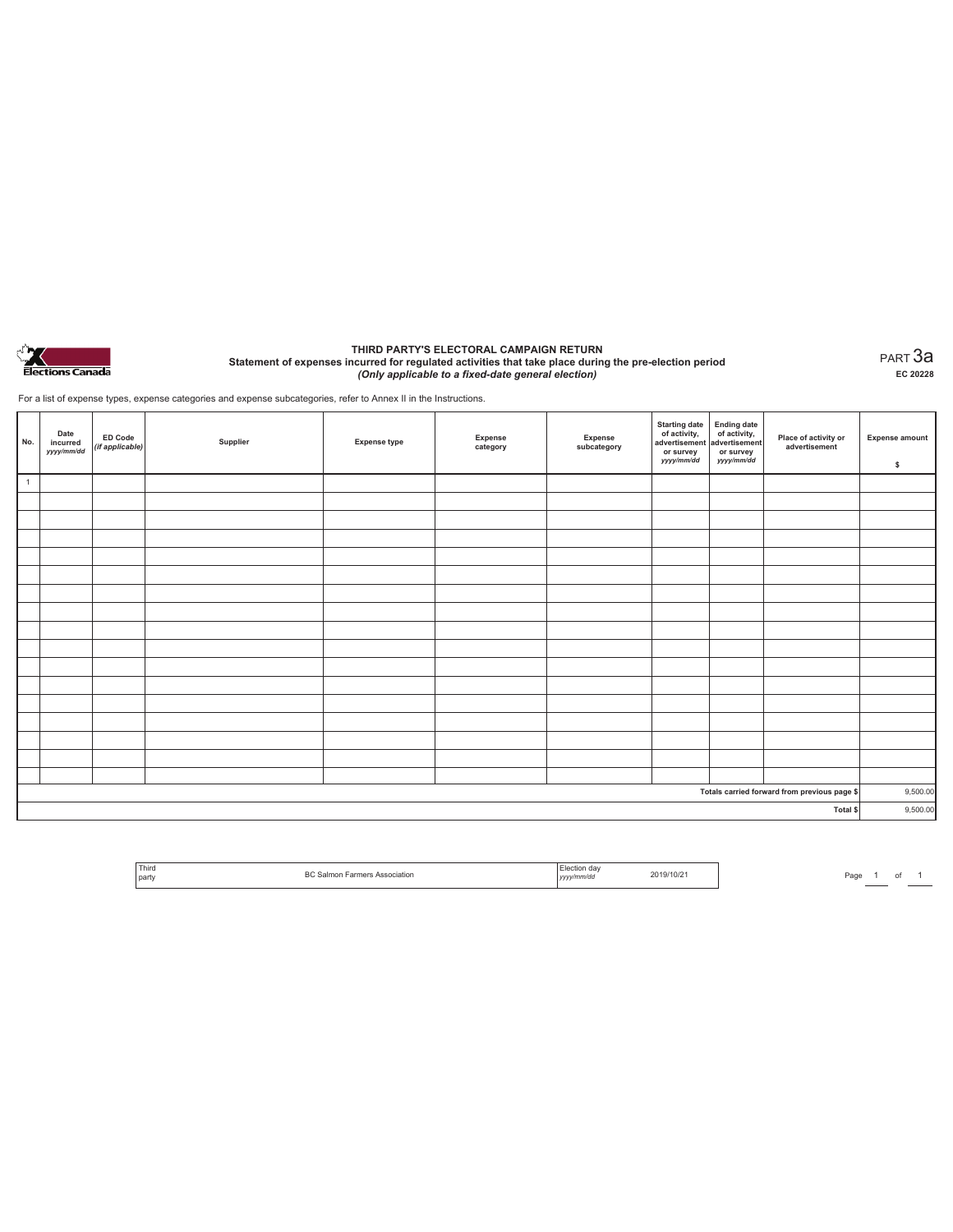

# **THIRD PARTY'S ELECTORAL CAMPAIGN RETURN Statement of expenses incurred for regulated activities that take place during the election period** PART 3b

**EC 20228**

For a list of expense types, expense categories and expense subcategories, refer to Annex II in the Instructions.

| No.          | Date<br>incurred<br>yyyy/mm/dd               | ED Code<br>(if applicable) | Supplier            | <b>Expense type</b> | Expense<br>category    | Expense<br>subcategory | <b>Starting date</b><br>of activity,<br>advertisement<br>or survey<br>yyyy/mm/dd | <b>Ending date</b><br>of activity,<br>advertisement<br>or survey<br>yyyy/mm/dd | Place of activity or<br>advertisement | <b>Expense amount</b><br>\$ |
|--------------|----------------------------------------------|----------------------------|---------------------|---------------------|------------------------|------------------------|----------------------------------------------------------------------------------|--------------------------------------------------------------------------------|---------------------------------------|-----------------------------|
| $\mathbf{1}$ | 2019/10/12                                   |                            | Katana Digital Inc. | Social Media        | Design and Maintenance |                        | 2019/10/10                                                                       | 2019/10/16                                                                     | Social Media - FB/Twitte              | 9,500.00                    |
|              |                                              |                            |                     |                     |                        |                        |                                                                                  |                                                                                |                                       |                             |
|              |                                              |                            |                     |                     |                        |                        |                                                                                  |                                                                                |                                       |                             |
|              |                                              |                            |                     |                     |                        |                        |                                                                                  |                                                                                |                                       |                             |
|              |                                              |                            |                     |                     |                        |                        |                                                                                  |                                                                                |                                       |                             |
|              |                                              |                            |                     |                     |                        |                        |                                                                                  |                                                                                |                                       |                             |
|              |                                              |                            |                     |                     |                        |                        |                                                                                  |                                                                                |                                       |                             |
|              |                                              |                            |                     |                     |                        |                        |                                                                                  |                                                                                |                                       |                             |
|              |                                              |                            |                     |                     |                        |                        |                                                                                  |                                                                                |                                       |                             |
|              |                                              |                            |                     |                     |                        |                        |                                                                                  |                                                                                |                                       |                             |
|              |                                              |                            |                     |                     |                        |                        |                                                                                  |                                                                                |                                       |                             |
|              |                                              |                            |                     |                     |                        |                        |                                                                                  |                                                                                |                                       |                             |
|              |                                              |                            |                     |                     |                        |                        |                                                                                  |                                                                                |                                       |                             |
|              |                                              |                            |                     |                     |                        |                        |                                                                                  |                                                                                |                                       |                             |
|              |                                              |                            |                     |                     |                        |                        |                                                                                  |                                                                                |                                       |                             |
|              |                                              |                            |                     |                     |                        |                        |                                                                                  |                                                                                |                                       |                             |
|              |                                              |                            |                     |                     |                        |                        |                                                                                  |                                                                                |                                       |                             |
|              | Totals carried forward from previous page \$ |                            |                     |                     |                        |                        |                                                                                  |                                                                                |                                       |                             |
| Total \$     |                                              |                            |                     |                     |                        |                        |                                                                                  |                                                                                |                                       |                             |

| <sup>1</sup> Third<br>l party | ВC<br>Farmers Association<br>Salmon | ı dav<br>lection<br>yyyy/mm/do | 2019/10/2 |
|-------------------------------|-------------------------------------|--------------------------------|-----------|
|                               |                                     |                                |           |

Page  $1$  of  $1$